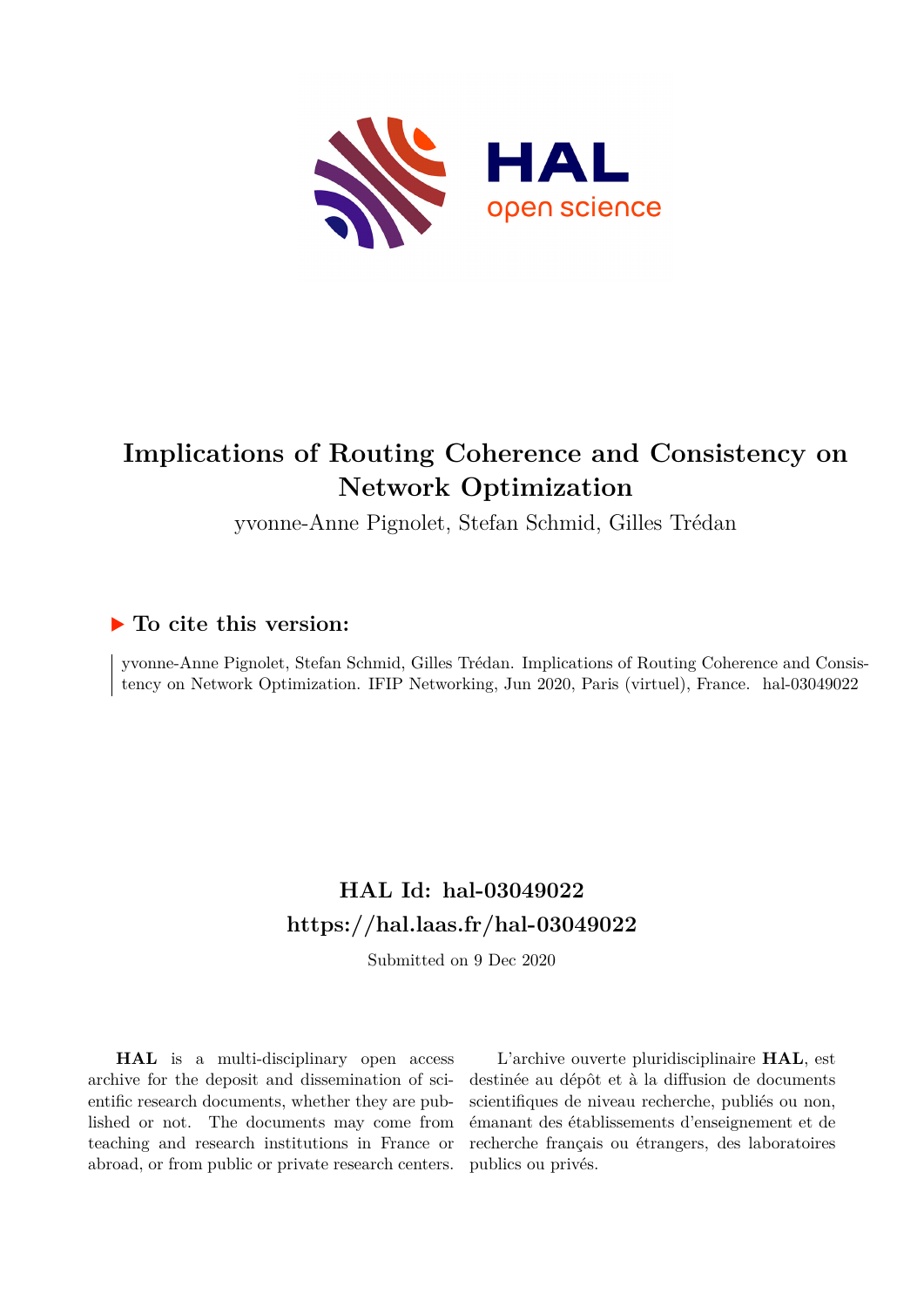# Implications of Routing Coherence and Consistency on Network Optimization

Yvonne-Anne Pignolet<sup>1</sup> Stefan Schmid<sup>2</sup> Gilles Tredan<sup>3</sup>

 $1$  DFINITY, Switzerland  $2$  Faculty of Computer Science, University of Vienna, Austria  $3$  CNRS-LAAS, France

*Abstract*—In network optimization problems, from traffic engineering to network monitoring, the routing model is typically considered as something given and fixed. This paper is motivated by the fundamental question how the ability to *change* and *optimize* the routing model itself influences the efficiency at which communication networks can be operated. To this end, we identify two main dimensions of the routing model: *consistency* (of a single route) and *coherence* (of sets of routes). We present analytical results on the impact of the routing model on the achievable route diversity as well as on the runtime of solving optimization problems underlying different case studies. We also uncover that it can sometimes be beneficial to *artificially* restrict the routing model, to significantly reduce the computational complexity without negatively affecting the route diversity much.

#### I. INTRODUCTION

While most communication networks feature a routing mechanism which supports the delivery of packets from their source *s* to their destination *t* across a multi-hop network, they can differ significantly in how and to what extent the routes taken by packets can be controlled. Routing models have evolved dramatically over the last years, and indeed, more flexible routing models have been a main driver behind recent innovations in networking  $[11]$ . At one end of the spectrum lie traditional networks in which packets are routed along shortest paths and in a *(IP prefix) destination-based* manner (using protocols such as, e.g., OSPF). Such networks often provide only limited flexibility: destination-based routes are confluent, and flows towards the same destination remain on the same route once they meet. Furthermore, the only knob available to the operator to influence the routes is to set the *link weights* based on which the shortest paths are selected. In the late 1990s, increasing traffic volumes and the need for a more reliable performance led to the design of more advanced routing technologies (traffic engineering). MPLS enabled a *per-flow* traffic engineering, supporting the definition of more general (not necessarily shortest) routes, and SDNs and OpenFlow facilitated a *direct* control over the forwarding tables. In particular, besides forwarding, SDN and OpenFlow also support a more general *modification* of packet headers, enabling more advanced routing services: packets may are not only forwarded along simple paths, but routes may have *loops*.

But not only the technology and specific protocols can influence the flexibility at which routes can be selected, but also the network policy. For example, inter-domain routes in the

Internet are often driven by business/financial aspects and may be *valley-free*. There also exist policies which force traffic to be routed via certain waypoints (e.g., a middlebox for deep packet inspection, a firewall, or a WAN optimizer) between source and destination [17], or to *explicitly avoid* such waypoints (e.g., routing via certain countries or via certain network elements such as route reflectors). Thus the routes taken by packets can depend on aspects beyond the pure network topology.

This paper is motivated by the observation that while it is intuitively clear that different routing models have an impact, we lack a systematic comparison of existing and future routing models, not only with respect to the routing flexibility they provide (the "route diversity"), but also with respect to the cost resp. quality and time complexity at which network optimization problems can be solved in these different routing models. Indeed, as we show in this paper, and complementing the perspective usually taken in the literature, many aspects of network optimization to a large extent does not only depend on the complexity of underlying network topology but also on the routing model used.

Our main *contributions* are a systematic study of the impact of the routing model on fundamental network optimization problems. To this end, we first propose a taxonomy of routing models, along two dimensions, *consistency* and *coherence*:

- 1) *Consistency (II):* Consistency relates to properties of a single route, e.g., some routing models require shortest or loop-free paths, or policies may dictate that packets should (not) go through a certain waypoint.
- 2) *Coherence* ( $\Sigma$ ): Coherence refers to constraints on how multiple routes relate to each other. For example, packets must travel confluent routes towards the same destination.

We illustrate how the consistency and coherence influence the diversity of routes on a given network and propose a hierarchy of coherence models which impacts the achievable performance. Furthermore, we demonstrate how routing algebra properties can impact coherence. We consider two canonical problems as case studies. (i) *Traffic Engineering:* A main goal of Traffic Engineering is to keep load low, thus we consider the impact of routes on network load in this case study. (ii) *Monitoring:* Dependable communication networks require (automated) monitoring, e.g., to check the availability of links or entire routes. The objective in this case is hence to keep track of the network state at low cost. Moreover, we show how routing models can help to prove new properties ISBN 978-3-903176-28-7<sup>c</sup> 2020 IFIP using OSPF as an example.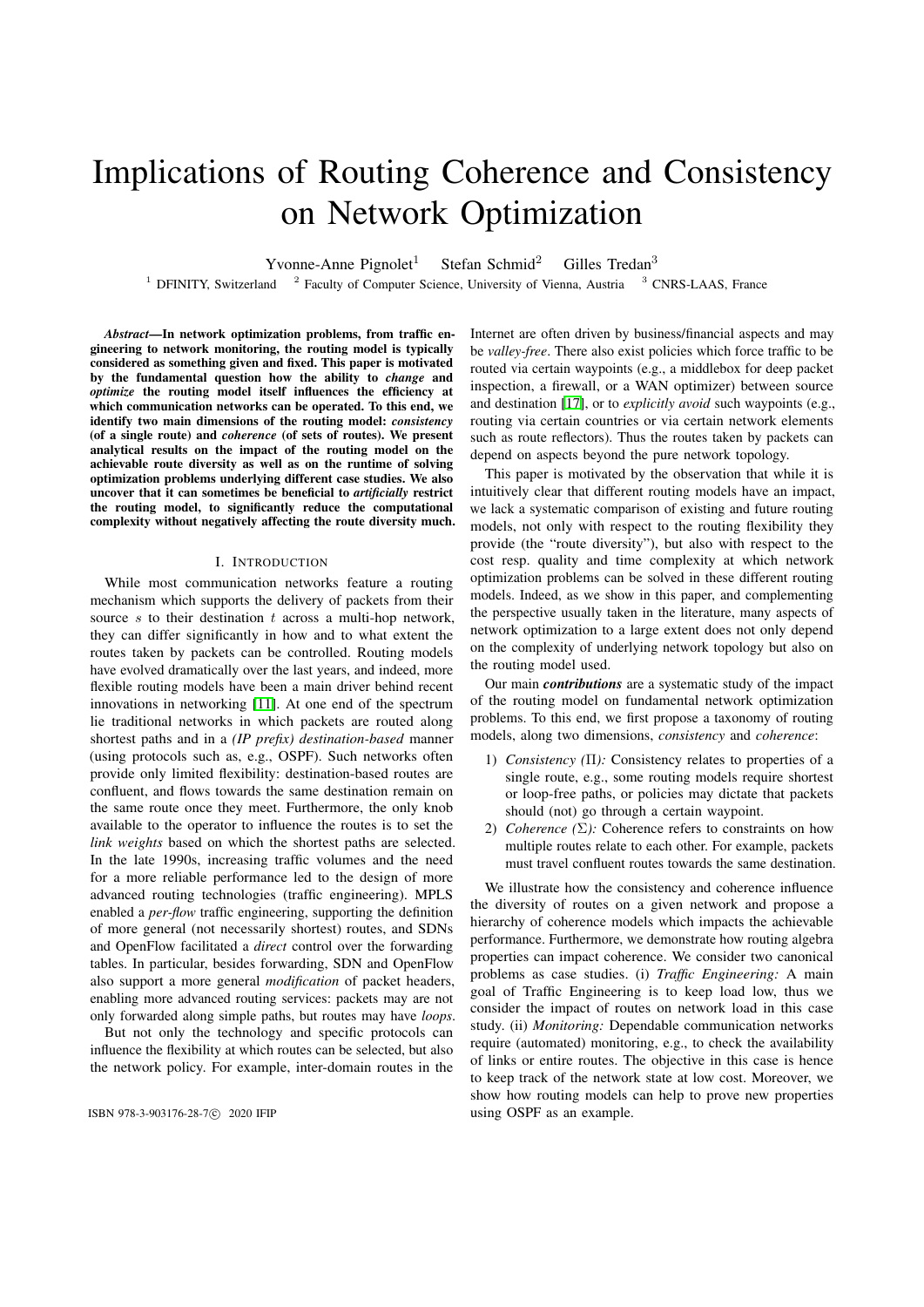Our approach leads to several interesting observations. For example, we find that the same optimization problem on the same network can be polynomial-time solvable under one routing model and NP-complete under another routing model. This uncovers an optimization opportunity: by restricting the routing model *artificially*, i.e., by introducing constraints on the routing which do not negatively affect the route diversity by much, the computational complexity may be reduced significantly.

#### II. A TAXONOMY OF ROUTING MODELS

This section first introduce a basic network model and then presents and discusses a taxonomy to classify routing protocols.

# *A. Preliminaries*

We consider a basic model in which the network is represented as an undirected connected graph *G*(*V,E*), with  $n = |V|$  devices (nodes) and  $m = |E|$  communication links connecting them. Nodes and links may have attributes representing costs, constraints, etc assigned to them. An (*s, t*) *route* is a sequence of *k* nodes  $r = (v_1 = s, v_2, \dots, v_k = t)$ such that  $(v_i, v_{i+1}) \in E$ . Note that a route *r* does not necessarily have to follow a shortest path and not even a simple path: the route may contain *loops* (e.g., in order to visit a certain waypoint, such as a firewall, along the route), and hence, in graph theory terminology, the route forms a *walk*. However, for ease of presentation, we first focus on simple (but not shortest) paths, and write  $r[v_i, v_j]$  to denote the subsequence of *r* between nodes  $v_i$  and  $v_j$ . Section II-E describes how to extend our model to routes with loops.

Given two routes  $r_1$ ,  $r_2$ , we denote by  $r_1 \cap r_2$  the set of links appearing in both routes. Furthermore, we consider the graph induced by the union of two or more routes, ignoring the order of the links: thus  $r \cup r'$  implies an induced network  $G(V, E)$ , where  $V = \{v_1, \ldots, v_k, v'_1, v'_{k'}\}$ and  $E = \{(v_i, v_{i+1}) | (v_i, v_{i+1}) \in r \lor (v_i, v_{i+1}) \in r'\}.$ 

We refer to the set of all possible routes which differ by at least one edge between any two nodes  $x, y \in V$  in *G* by  $R(x, y)$ . In addition, we denote by  $R(x,.)$  (resp.  $R(.,y)$ ) the set of all routes that start at node *x* (resp. finish at node *y*). Finally, to emphasize when we consider *all* routes in a network *G* (not only between certain endpoints), we write *R*(*G*).

Given a set of source-destination pairs, a *routing algorithm* produces a set of routes for these pairs. In this paper we do not focus on the algorithms constructing these routes but rather on the properties the resulting route sets exhibit: Hence the routing algorithms are abstract providers of routes. This allows us to first compare all algorithms on a generic basis, and second to classify algorithms using properties on their route sets that are useful from a theoretical and practical perspective.

**Definition 1** (Route Set *S*). *A* route set  $S \subset R(G)$  *contains zero, one or several routes*  $r_i \in R(G)$  *for each sourcedestination pair.*

Consistent with this approach, when we study properties of routing models, we will distinguish between *blackbox* properties which can be checked by only observing the routes themselves, as opposed to *whitebox* properties that require additional knowledge on the "infrastructure", e.g., on the network topology, link weights, algorithm parameters, etc.

#### *B. Dimension 1: Consistency*

The first dimension of our taxonomy is consistency: a property defined on *individual route* of a route set. Formally, a route *r* on a graph *G* is  $\Pi$ -consistent if the predicate  $\Pi(r, G)$ defined over the links and nodes of the route *r* on *G* evaluates to true. For example, a basic consistency predicate is that all routes of a route set are of minimum length: shortest path routing is employed by well-known protocols, e.g., OSPF, which ensure that all flows are routed along shortest paths with respect to edge lengths (routing weights). Other examples of consistency properties are related to the policy-compliance of a given flow, e.g., ensuring that a route did traverse certain waypoints, did *not* traverse blacklisted parts of the network, or conforms to business relationships (like valley-freedom).

In general, a consistency predicate  $\Pi$  can be used as a filter: only a subset of all possible routes  $R(x, y)$  between x and y may fulfill  $\Pi$ . In the following, let  $R_{\Pi}(x, y) \subset R(x, y)$  denote the set of routes from  $x$  to  $y$  that are consistent w.r.t.  $\Pi$ . We write  $R_{\Pi}(G)$  and call it the set of all  $\Pi$ -consistent routes of a graph *G*.

Note that many of the consistency predicates used in practice depend on properties of the elements of the underlying network *infrastructure*, such as waypoints, edge type classes or weights representing the cost or latency incurred when using them. In particular, predicates such as "is a shortest path" even require additional information about the infrastructure, beyond the links of the current path: in order to be able to verify that this path is indeed the shortest between a given source and a given destination, we need to know the alternative links (and their weights) in *G*. However, there are also consistency properties which do not require such additional information, for example a predicate of the form "the route length is at most  $\ell$ " or loopfreedom. We will refer to consistency properties which depend on the infrastructure as *whitebox* consistency properties, and to consistency properties which do not require such information, as *blackbox* consistency properties.

Consistency properties (e.g., valley-freedom, waypoint routing, multipathing, etc.) are often described using regular languages  $[24]$ ,  $[17]$ ,  $[16]$ , e.g., over labels on links and nodes: it is required that all valid routes in the graph adhere to this regular expression. For example,  $s.*w.*t$  could express that a route from *s* to *t* should traverse a waypoint *w*. Or  $(c2p)*(p2p)!(p2c)*$  could express a valley-free routing policy where edge labels are used to denote peer-to-peer (*p*2*p*), provider-to-customer (*p*2*c*), or customer-to-provider  $(c2p)$  relationships  $[17]$ .

Another approach, based on algebraic methods, considers routing policies as a function that selects, from the set of all paths from a source to a destination, preferred paths according to predefined rules. Simply put, a routing algebra defines a set of "legal" or policy-compliant routes. This definition is broad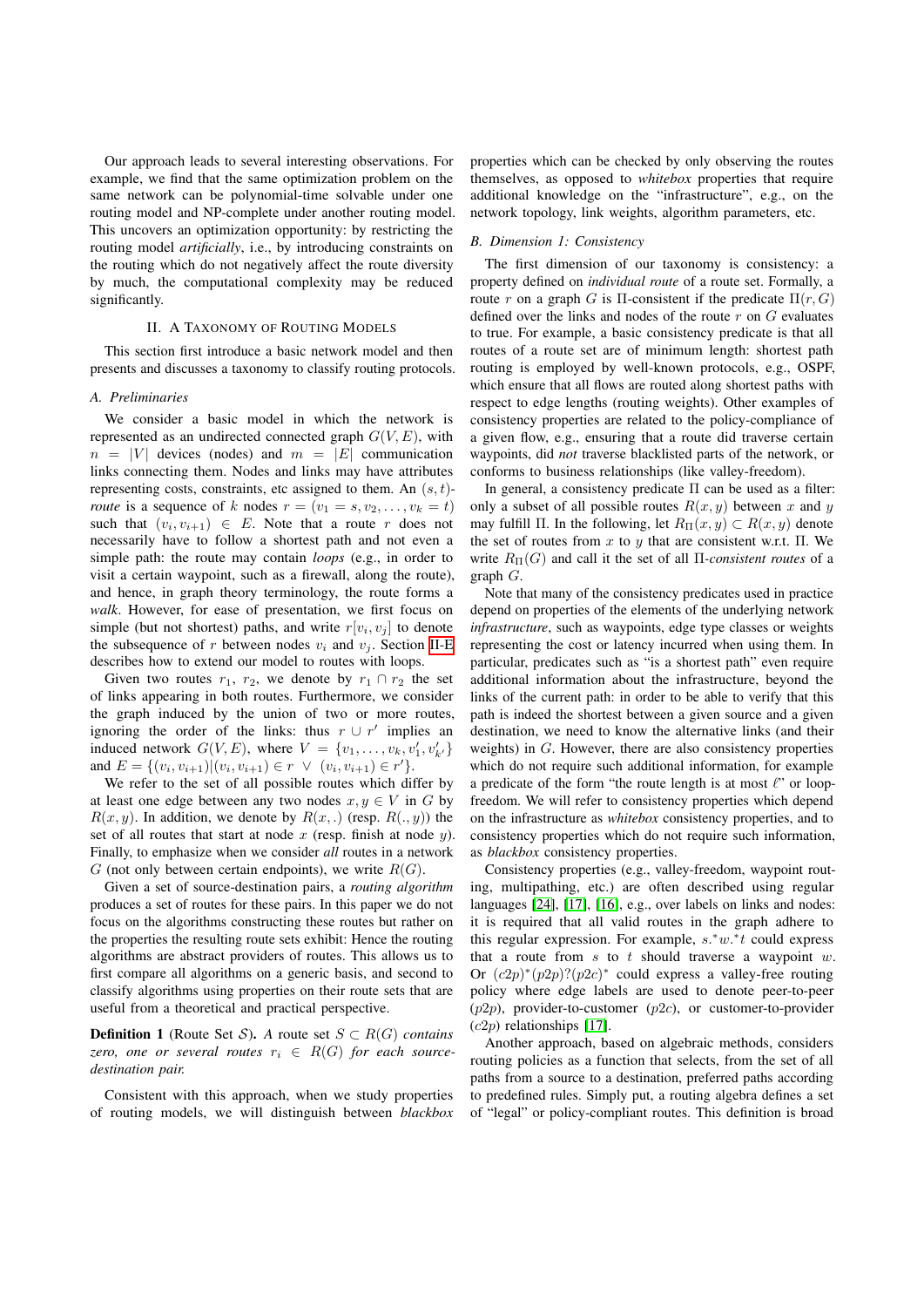enough to contain many routing policies, e.g., shortest paths, widest path, most reliable path, widest-shortest path, shortestwidest path, valley-free paths, etc. A large body of literature analysed routing protocols in such a framework, e.g., [23],  $[22]$ ,  $[15]$ ,  $[2]$  to name but a few.

The crucial components of a *routing algebra* are a partiallyordered commutative semi-group with a compatible infinity element:  $A = (W, \phi, \bigoplus, \preceq)$ , where *W* is the set of possible edge weights (i.e., different edges can have different costs),  $\phi$  ( $\phi \notin W$ ) denotes an infinity element assigned to unusable edges/routes, and  $\oplus$  is a composition operator for weights (e.g., latency related edge costs add up while bandwidth-related edge costs are naturally subject to min/max operations). Given a route we obtain its weight by combining the weights of its constituent edges with  $\bigoplus$ .  $\prec$  is a partial order for weight comparison of edges and routes. A *preferred route* in the algebra *A* between two nodes is one with the smallest weight according to  $\prec$ . The infinity weight  $\phi$  is compatible with  $(W, \bigoplus)$  according to  $\preceq$  in the sense that it is absorptive  $w \bigoplus \phi = \phi$ ,  $\forall w \in W$  (a route with contains an unusable edge is unusable), and maximal  $w \prec \phi$ ,  $\forall w \in W$  (any route without an unusable edge is preferred over a route with an unusable edge).

To give an example, shortest path routing, where valid paths between two nodes minimise the sum of the weights of its constituent edges, corresponds to the algebra  $(\mathbb{R}^+, \infty, +, \leq),$ where positive edge weights  $(\mathbb{R}+)$  may describe a property like the latency or cost of this edge, which is added up  $(+)$  along a route, and shorter routes are better  $(\le)$ . Widest-path routing prefers paths which have the largest bottleneck capacity, i.e.,  $(\mathbb{R}+, 0, \min, \geq)$  where positive edge weights  $(\mathbb{R}+)$  describe the link bandwidth, the total bandwidth provided along a route is the minimum (min) offered on any of its constituent links, and wider paths are better  $(\ge)$ .

## *C. Dimension 2: Coherence*

The second dimension concerns the coherence  $\Sigma(R, G)$  of route sets *R* produced by a routing algorithm. Similarly to the above, we denote by  $\mathcal{R}^{\Sigma}$  the set of route sets that fulfill a coherence predicate  $\Sigma$ . Since  $\Sigma$  describes a relationship between multiple routes,  $\mathcal{R}^{\Sigma}$  is a *set of sets*: each set of routes  $R \in \mathcal{R}^{\Sigma}$  satisfies the coherence predicate  $\Sigma$ .

Note that a coherence predicate compares multiple routes to each other (e.g., if and in which nodes and links they are the same or different). Many important coherence properties do not require references to the infrastructure network *G* (i.e., they are *blackbox* coherence properties). Take for example destination-based routing, which can be expressed generally as "once two routes towards the same destination meet, they will follow the same route from then onward". Indeed, as we will see, when describing coherence properties, it often matters when two routes *meet*.

There are also *whitebox* coherence properties, which require knowledge about the infrastructure. For example, consider a network which includes two waypoints  $w_1, w_2$  of the same type (e.g., an intrusion detection system). A coherence property



Fig. 1. Example: The routes from *a* and *b* to *c* and *d* are confluent: for each destination they follow the same route once they meet. The routes are not contained as paths between *e* and *f* differ.

may require that two flows, one from  $s_1$  to  $t_1$  and one from  $s_2$  to  $t_2$ , either *both* go through  $w_1$  or *both* go through  $w_2$ . Some natural coherence properties are the following:

Definition 2 (Basic Coherence Property Examples). *Let G be a graph and*  $\Sigma$  *a coherence predicate. Basic coherence properties include:*

*(i) Multi*  $(\star)$ *: In this model, an arbitrary subset of*  $R(G)$  *is valid: for each set of routes*  $R \in \mathcal{R}^*$ *, it holds that*  $R \subseteq$ *R*(*G*)*. In particular, more than one route between a source and destination node may be included in R.*

*(ii) Any (*!*): In this model, we only require that at most one route between any source-destination pair exists, and there are no other constraints on the route: for each set of routes*  $R \in \mathcal{R}^!$ , it holds that  $|R(x, y)| \leq 1 \ \forall x, y \in V(G)$ .

*(iii) Confluent (>): In the confluent model, the route choice at each node is source-invariant. I.e., the next hop is determined by the destination. Let*  $R \in \mathbb{R}^>$  (*G*)  $\forall w, y \in V, \forall r, r' \in (R \cap$  $\mathcal{R}(.,y)$ ) *it holds that*  $w \in r \cap r' \Rightarrow r[w,y] = r'[w,y]$ *. Note that such an element*  $w \in r' \cap r$  *has to carry the same inport and attribute in both sequences. This also holds for all elements in*  $r[w, y]$  *and*  $r'[w, y]$ *.* 

*(iv) Contained* ( $\subseteq$ ): *In the contained model, any two routes share at most one contiguous subsequence*  $\forall z, w \in V, \forall r, r' \in$ *R it holds that*  $\{z, w\} \in r \cap r' \Rightarrow r[z, w] = r'[z, w]$ *.* 

*(v) Forest (T) and Graph (G ): In the most constrained model, the union of all routes in any set*  $R \in \mathcal{R}^T$  *is a forest. More generally, the coherence restriction could be extended*  $R \in \mathcal{R}^{\mathcal{G}}$ *for other graph classes, e.g., DAGs or planar graphs.*

*(vi)* **Symmetric Routing**  $(\leftrightarrow)$ : A set of routes R is symmetric *if it holds for all source-destination pairs* (*s, t*)*, if a route r from s to t is in R then the reverse route from t to s is in R too.*

Note that these coherence properties differ in terms of the path subsequences shared by the different routes. E.g.,  $\star$  and ! do not have any constraints on shared subsequences, while  $>$ ,  $\subseteq$ ,  $T$ ,  $\leftrightarrow$  require shared subsequences to adhere to rules. In *symmetric* routing, the same routes between two nodes are used in both directions. It is easy to see that for example routes adhering to *T* routing models are always symmetric. For an example where the confluent  $>$  and the contained  $\subseteq$  routing models are different, see Figure  $\boxed{1}$  with valid confluent routes which are not contained.

#### *D. Combining Consistency and Coherence*

There can hence be two different types of restrictions on a route set: related to consistency  $\Pi$  and related to coherence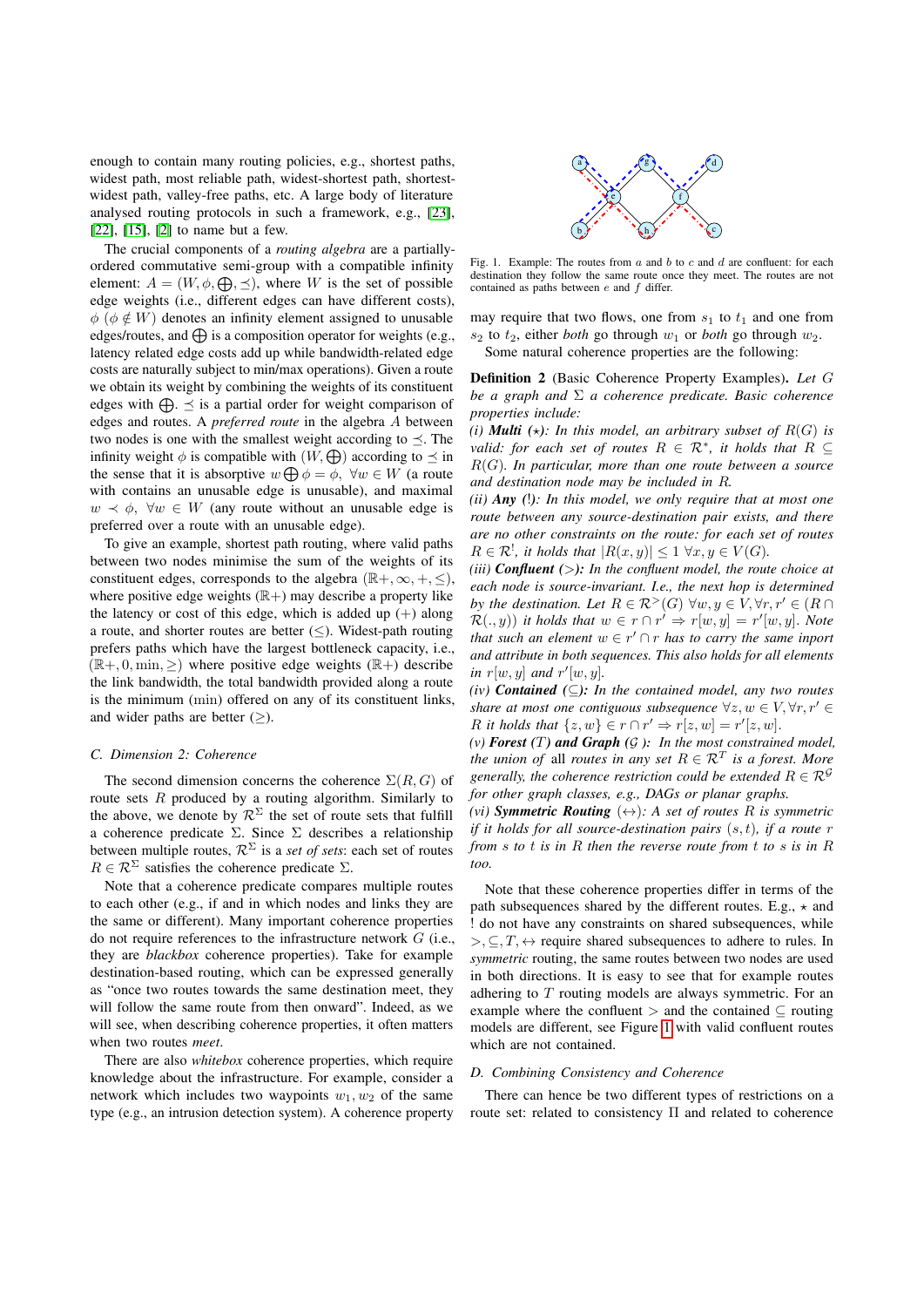

Fig. 2. Prototype of a shortest path routing algorithm, and impact of the tiebreaking. Produced routes are always consistent. Depending on the nature of the tie breaking, the set of produced routes will have different properties. In the blue example, routes will always be confluent, whereas in the green examples, the produced route set might be *Any* (!). A non-deterministic tie-breaking like in red may produce *Multi*  $(\star)$ .

 $\Sigma$ . Both limit the classes of route sets  $R_{\Pi}^{\Sigma}(G)$  through a given network *G*. For any set of routes  $R \in R_{\Pi}^{\Sigma}(G)$ , the routes *R jointly* fulfill  $\Sigma$ , and each route *individually* fulfills  $\Pi$ . For many networking problems  $R_{\Pi}^{\Sigma}(G)$  serves as a better class definition when reasoning about network algorithms (e.g., for traffic engineering, monitoring, etc.) than the network topology or consistency and coherence properties individually (as discussed in more details later). Motivated by our observations, we will define a route set to adhere to a routing model as follows.

**Definition 3** (Routing Model *M*). Let  $\Pi$  be a consistency *criterion and*  $\Sigma$  *a coherence criterion. The* routing model  $\mathcal{M}_{\Pi}^{\Sigma}(G)$  *consists of all route sets S that satisfy*  $\Pi$  *and*  $\Sigma$ *, i.e.,*  $S \subset R_{\Pi}$  and  $S \in \mathcal{R}^{\Sigma}$ .

The fewer constraints we have on coherence and consistency for a routing model, the higher the number of schemes satisfying the predicates. In other words, less constrained models  $\mathcal{M}_{\Pi}^{\Sigma}$  contain route sets of larger size and more route sets.

In Figure  $\boxed{2}$  we illustrate the connection between a routing algorithm and the resulting routing model. It presents a partial prototype of a shortest path routing algorithm: line 1 ensures that paths are selected according to this consistency criteria. However, depending on the contents of line 3, the resulting routing model might end up having various coherence properties. Below, we depict the consequences of 3 example implementations, together with the possible resulting routes.

This example demonstrates the importance and impact of tie-breaking in such protocols. Other protocols may not fit this prototype algorithm, yet produce route sets that obey the



Fig. 3. Overview of our taxonomy: A routing algorithm produces a set of routes. Standard approaches mostly focus on the properties of routes taken *individually*, which we refer to as consistency properties. Conversely, coherence relates to properties of the set of routes taken as a whole. For each of these properties, we distinguish black box properties (that can be checked without infrastructure knowledge, e.g. loop-freedom) and white box properties (that refer to a specific topology, e.g., shortest paths). The combination of consistency and coherence properties defines the routing model.

same logic. Let us also underline that many routes are affected by line 3, for instance in a regular hypercube there are  $2^{k-1}$ shortest paths to nodes at distance *k*: the actual route will be selected through  $k - 1$  successive evaluations of line 3.

# *E. Generalization for Routes with Loops*

Our definitions can easily be extended beyond simple paths. In this case, we do not only have to account for the current node and destination, but also have to consider the *packet's state*, e.g., a flag denoting whether a packet is on its route "before or after the waypoint", as well as the *router's state* (e.g., counters). These states can be modelled as additional *attributes*, which can be matched in forwarding rules of routing protocols. Analogously, the resulting routes can be annotated with these attributes. Thus the notion of two routes "meeting" at a node *v* in our taxonomy needs to be generalised to refer to these annotations. I.e., two routes meet if in addition to visiting the same node they feature the same attributes at this node. Another way of looking at this, is to consider a node *v* occurring on routes with attributes  $a_1$  and  $a_2$  as two different instances of a node,  $v_1$  and  $v_2$  respectively. On the multi graph induced by the set of annotated nodes and links the routes are thus loop-free and the original definitions can be used.

#### *F. Summary and Taxonomy*

In summary, we propose to study sets of routes as the generic consequence of any routing algorithm. This allows us to focus only on the consequences of these algorithms in our taxonomy (Figure  $\overline{3}$ ), regardless of the internal logic that led a given algorithm to produce a particular set of routes.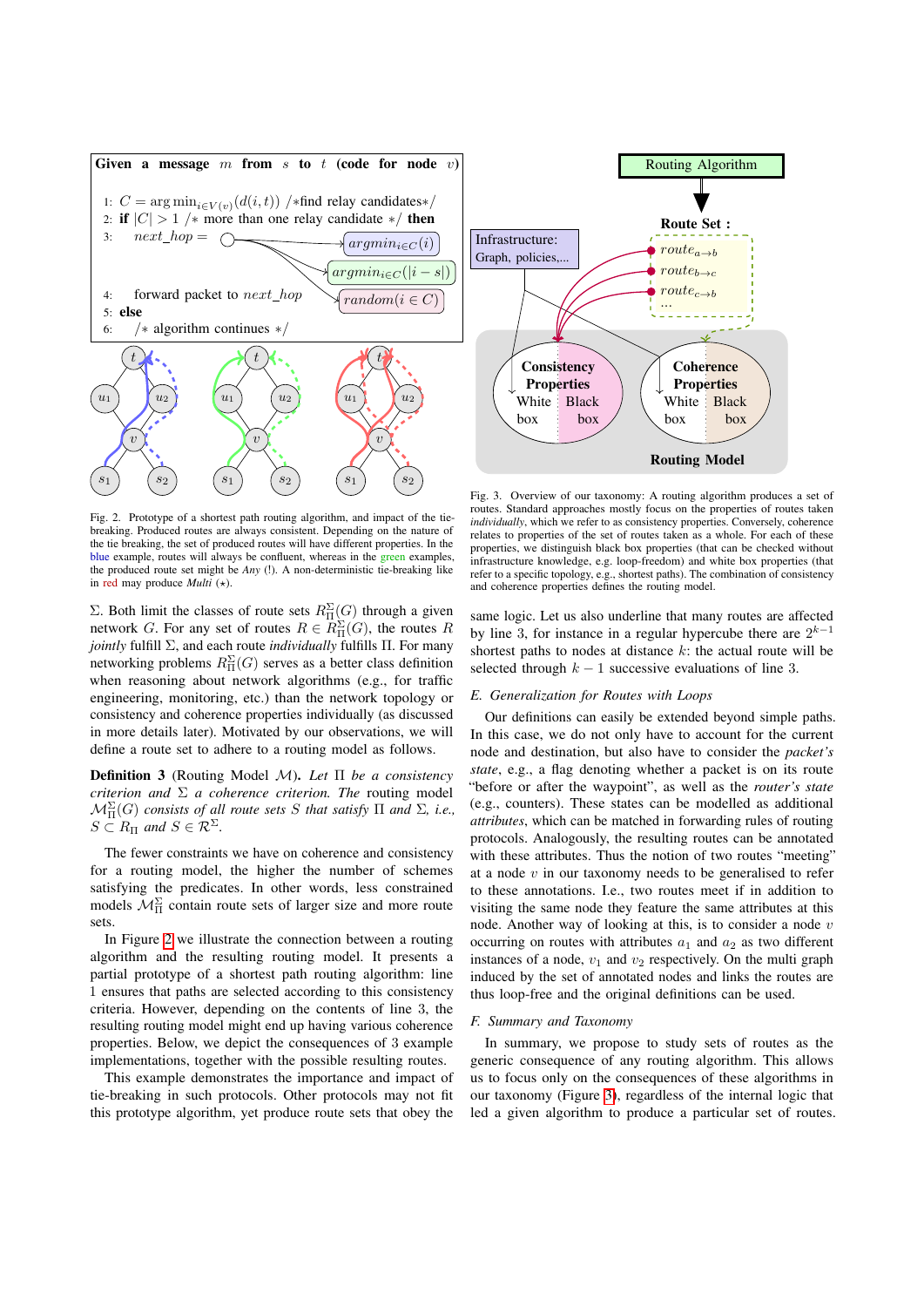Inside this model, we identify two canonical categories of properties to describe those route sets: *(i)* consistency properties, describing properties satisfied by each individual route of the considered set (e.g., properties that paths are *simple*, *shortest*, or at most *k* hops long). And *(ii)* coherence properties, describing properties satisfied by the route set as a hole (e.g. the routes are *symmetric*, *confluent*). We can further distinguish two types of coherence properties. First, internal coherence properties, that can be expressed using only elements of the route set (e.g., the route set is *contained*) and can be seen as the counterpart of consistency (expressed as predicates involving a single route against elements of the infrastructure). Second, generalized coherence properties, that can only be expressed using predicates involving both multiple routes and elements of the infrastructure. We can then define the routing model as the combination of consistency and coherence properties fulfilled by a route set. We illustrate in Figure  $2$  how a simple shortest path routing algorithm (designed with  $\overline{a}$  predefined consistency criteria) can provide route sets belonging to different routing models because of the different coherence properties induced by its tie-breaking behavior.

# III. GENERAL ANALYSIS AND IMPLICATIONS

This section presents an analysis of the impact of the routing model, based on our taxonomy, namely route diversity, hierarchies and the interdepence of routing algebra properties and coherence.

## *A. Notions of Route Diversity*

Given our taxonomy, we can refine the intuitive notion of "path diversity". First, the term *route diversity* is more accurate to represent the flexibility offered by a variety of routes between a source and destination since routes do not necessarily have to follow simple paths and may contain loops, as discussed earlier. Route diversity can come in different flavors.

If we consider consistency only, we can define  $(s, t)$ <sub> $\Box$ </sub>-route $diversity$  to count the number of different  $\Pi$ -consistent routes a packet travelling from source *s* can take to reach its destination *t* on a graph *G*. E.g., there might be several shortest paths between *s* and *t*, or several valley-free paths. The higher this number, the more distinct  $\Pi$ -consistent route sets exist.

For a given route set *R*, we can define the (*s, t*)*-routeset-diversity* to be  $|R(s, t)|$ , the number of distinct routes between *s* and *t* in *R*. We further define (*s, t*)*-subsequenceroute-set-diversity* as the number of different routes a packet travelling through *s* and *t* can take, according to a route set *R* (regardless of the source and destination of packets), i.e.,  $|\{r|r \in R \land len(r[s, t]|) > 0\}|.$ 

Note that the subsequence-route-set-diversity definition is more general in the sense that depending on a routing model certain paths between *s* and *t* may only be traversed by packets emitted by *s'* and not by packets originating at *s*. To indicate the complexity and quality of some problems one of the two may be more appropriate. E.g., for the monitoring problem described in our case study (see Section  $|V\rangle$  the subsequenceroute-diversity of a routing model matters. This is due to the

fact that a route measurements can be used to infer metrics of the links they contain and thus a  $r[u, v]$  subsequence of a  $(s, t)$ route *r* traversing *u* and *v* can monitor links in  $r[u, v]$ , even though there might be no  $(u, v)$ -route that contains  $r[u, v]$ .

To analyze the impact of  $\Pi$ -consistency and  $\Sigma$ -coherence not just on a pair of nodes and of single route set but on the number of route sets that conform with  $\Pi$  and  $\Sigma$ , we can define the *routing model diversity* as  $diversity_{\Pi}^{\Sigma} := |\mathcal{M}_{\Pi}^{\Sigma}|$ , the number of route sets that adhere to  $\mathcal{M}_{\Pi}^{\Sigma}$ .

To illustrate how the routing model affects route diversity, let us consider a fundamental example, depicted in Figure 4. Let S be the set of route sets with routes between a set of *s* sources  $s_1, \ldots, s_s$  and two destinations  $t_1$  and  $t_2$ . In this example, the blue nodes connect sources and destinations by *k* parallel routes of the same length. The number of possible loop-free ! coherent route sets is thus  $diversity_{\oslash}^1 = k^{s+2}$ ,  $diversity_{\oslash}^2 =$  $diversity^{\subseteq}_{\oslash} = k^2$  for the confluent and contained routing model and  $diversity^T_{\oslash} = k$  for forest-coherent routing. The first observation drawn from these results concerns the restricting power of routing models. While the network exhibits a number of loop-free route sets growing exponentially with the number of sources in the ! model, this combinatorial explosion is no longer possible under more restrictive routing models. The impact of the topology on those restrictions can be seen very well on outerplanar graphs: the number of tree route sets is still exponential in the number of faces (which in turn can be as large as  $\Omega(n)$ ).

Similarly to the coherence example above, consistency influences the route model diversity. Consider two nodes *s, t* on an odd cycle. Under shortest path consistency there is exactly one route between *s* and *t* possible and thus every !-coherent route set is also *>*-coherent. A more relaxed consistency criteria may allow two routes. In this case, we could construct an ! coherent route set that is not confluent by adding the long routes for the two neighbors of *t*.

#### *B. Coherence Hierarchy*

We first observe that some of the properties defined in the previous section form a hierarchy of increasingly flexible routing. In particular the number of possible route sets  $\mathcal{R}^{\Sigma}_{\Pi}(x, y)$ between two nodes *x* and *y* (or on *G* in general), depends, besides the topology, on the routing model defined by  $\Sigma$  and  $\Pi$ .

In the following, we prove the *hierarchy of coherence* (for any consistency property  $\Pi$  as it affects all sets the same way).

**Theorem 1.** Let G be a graph. We have  $\mathcal{R}^T_\Pi(G) \subseteq$  $\mathcal{R}_{\Pi}^{\subseteq}(G) \subseteq \mathcal{R}_{\Pi}^{\times}(G) \subseteq \mathcal{R}_{\Pi}^{\times}(G) \subseteq \mathcal{R}_{\Pi}^{\times}(G)$ , for any consistency ⇧*.*

*Proof.* To improve readability, we omit the subscript  $\Pi$  in the proof. Only routes that satisfy  $\Pi$  are considered in the following. *Containment*: Let  $S \in \mathbb{R}^T(G)$  be the union of all routes, forming a tree. In particular all routes that pass through a particular node *w* form a tree and thus at most one contiguous subsequence for each pair of routes, hence  $S \in R^{\subseteq}(G)$ .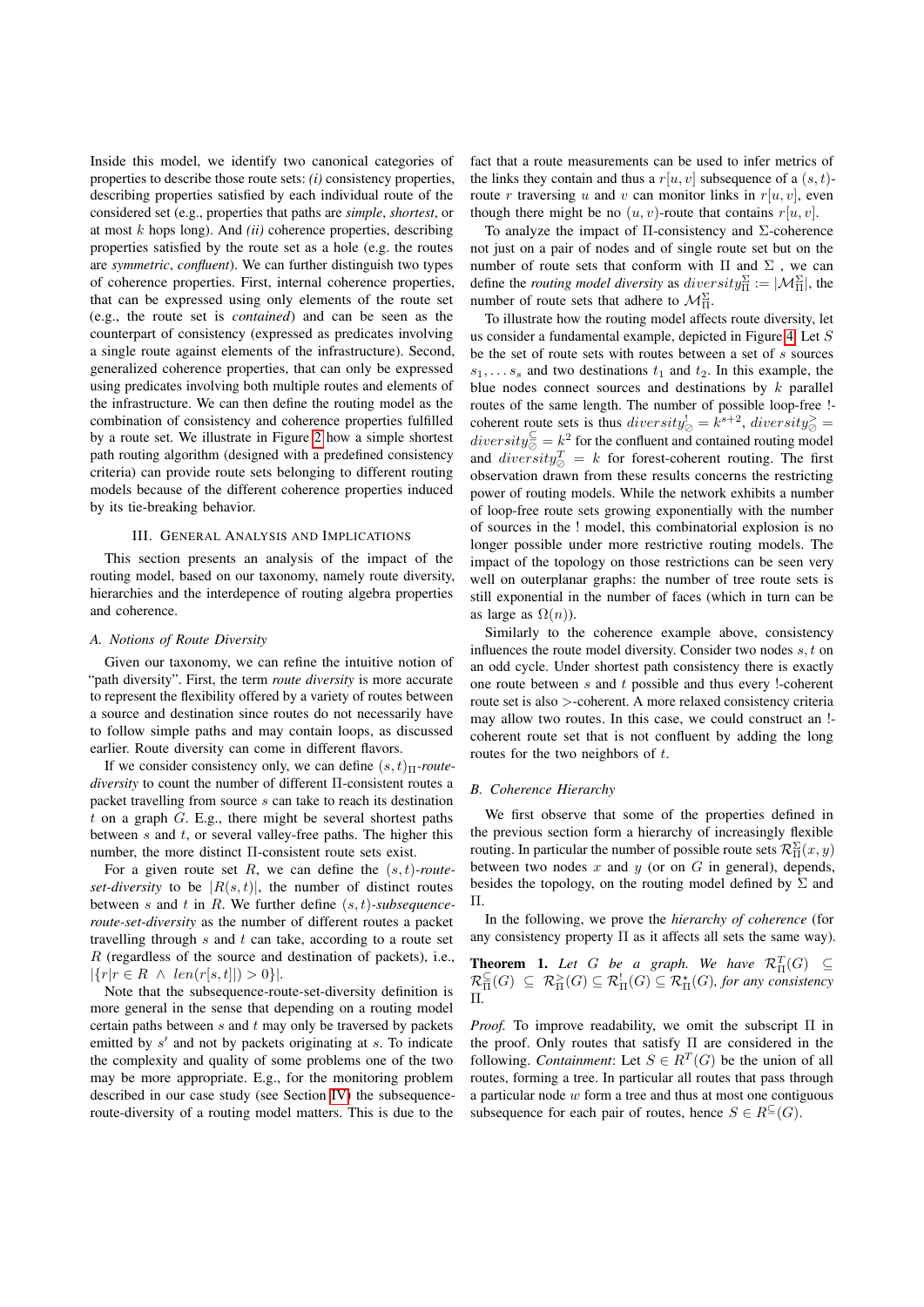Let  $S \in R^{\subseteq}(G)$  and let *w* be a node. All pairs of routes containing *w* have at most one contiguous subsequence. This holds in particular for routes destined for  $w: S \in R^<(G)$ .

Let  $S \in R^<(G)$ . By contradiction assume that there exists *x, y* such that  $|R(x, y) \cap S| > 1$ . Let *r* and *r'* two such routes. Since *r* and *r'* are in  $R(., y)$ , we know that  $r \cup r'$  do not split after they meet. Since  $x \in r \cap r'$ , we conclude that  $r[x, y] = r'[x, y] = r = r'.$ 

We note that if the network is a tree, all models become the same (*possible equality*). We construct an example where all those coherence sets are equal. Let *T* be a tree, and  $\Sigma$ a classic "shortest path" consistency criteria. Observe that  $\forall S \in R^*(T), \bigcup_{r \in S} r$ : we have  $R^*(T) \subseteq R^T(T)$ , from which we conclude  $R^*(T) = R^T(T)$ , settling the case for the intermediary models *!*, < and ⊆.

The tree example in the proof shows that topologies have an impact on the route diversity. More precisely, a greater link density allows for many routes, and hence allows for many route combinations that populate the routing models hierarchy.

Intuitively, a higher route diversity allows for more possible configurations, some of which may provide more desirable output. This intuition follows from Theorem 1.

Corollary 1. *For any optimization problem, let* qual(*S, G*) *denote the quality measure of the best solution achievable on a graph G for a given route set S. By extension, let*  $\text{qual}(R_{\Pi}^{\Sigma}, G) = \max_{S \in R_{\Pi}^{\Sigma}} (\text{qual}(S, G))$ *. Then*  $\text{qual}(R_{\Pi}^T(G), G) \leq \text{qual}(R_{\Pi}^{\subseteq}(G), G) \leq \text{qual}(R_{\Pi}^>(G), G) \leq$  $\text{qual}(R^1_\Pi(G), G) \leq \text{qual}(R^*_\Pi(G), G)$ .

*Proof.* Consider  $qual(R_{\Pi}^{T}(G), G)$  and  $qual(R_{\Pi}^{\subseteq}(G), G)$ , and let  $S_1 \in R_{\Pi}^T(G)$  and  $S_2 \in R_{\Pi}^{\subseteq}(G)$  be (one of) the route sets realizing this optimum. Since  $S_1 \in R_{\Pi}^T(G) \subseteq R_{\Pi}^{\subseteq}(G)$ , we have in particular  $S_1 \in R_{\Pi}^{\succeq}(G)$  and therefore  $qual(S_1) \leq$  $\max_{S \in R^{\subseteq}_{\Pi}(G)}(qual(S, G)) = qual(R^{\subseteq}_{\Pi}(G), G)$ . This settles the case for  $R_{\Pi}^T(G)$  and  $R_{\Pi}^{\subseteq}(G)$ . The inequalities for the other cases can be derived analogously.

#### *C. Equivalence Under Symmetry*

If routes are symmetric (using the same links in both directions), confluent routes are contained.

Theorem 2. *A symmetric and confluent routing model ensures that valid routes are contained.*

*Proof.* For the sake of contradiction, assume the opposite for simple paths, i.e., two valid routes between nodes *e* and *f*, where  $a - h \in V$  s.t.  $g \in R(e, f)$ ; nodes  $e, g, f$  are incident to links in  $R(a, d)$ , node g is not on any route in  $R(b, c)$ , and  $e, f$  are on routes in  $R(b, c)$ , e.g., like in Fig.  $\boxed{1}$  Consider  $T_f = \bigcup_{v \in V} R(v, f)$ , the confluent tree leading to *f*. Since  $T_f$ is a tree, and since  $g \in R(e, f) \land (g, e, f) \in R(a, d)$  we deduce  $g \in R(f, a)$  (or  $g \in R(f, e)$  w.l.o.g.) due to symmetry. Since  $T_b \cup_{v \in V} R(v, b)$  is also a tree, we have  $R(f, b) \subset R(e, b) \subset$  $R(c, b) \subset T_b$ . Thus  $g \in R(c, b)$  and due to symmetry we have a contradiction. The same argument can be generalized for walks using inports and attributes instead of loop-free paths.  $\Box$ 



Fig. 4. Graph illustrating the impact of the choice of routing policies on the route diversity. The route diversity in this graph is high for some models and low for others, implying a high variance in network problem solution quality for different routing models.

# *D. Routing Algebras Can Impact Coherence*

As mentioned earlier, a routing algebra can be used to describe consistency properties: for each source-destination pair we can determine whether a route is preferred. Yet most routing algebras do not have an impact on coherence properties of sets of routes. However, some classes of routing algebras can be used to make statements about the kind of coherence properties a route set may *not* be able to satisfy. For example, results from [23], [22] can be interpreted with respect to coherence properties. To this end, we define the set of routes that represent all preferred paths of an algebra *A* by  $\mathcal{R}_A$ . An !-coherent route set  $S \subseteq \mathcal{R}_A$  *derived* from *A* contains at most one route per source-destination pair. Furthermore, we need the definition of *regular* routing algebras, which feature a total order  $\preceq$  and satisfy *monotonicity*:  $w_1 \leq w_2 \bigoplus w_1, \forall w_1, w_2 \in W$  and *isotonicity*:  $w_1 \preceq w_2 \implies w_3 \bigoplus w_1 \preceq w_3 \bigoplus w_2, \ \forall w_1, w_2, w_3 \in W.$ Monotonicity requires that prepending an edge (or path) of weight  $w_1$  to another edge (or path) of  $w_2$  can only make it less preferred. By commutativity, the same applies to appending edges/paths. Isotonicity, on the other hand, requires  $\prec$  to be compatible with the semigroup  $(W, \bigoplus)$  in the following sense: if an edge/path is preferred over some other one, then prepending or suffixing both with a common edge or path maintains this relation. As an example, BGP and IGRP can both be represented by routing algebras. BGP is regular while IGRP is not isotonic and thus not regular  $[23]$ ; a fact that illustrates how the above definitions can classify real-world routing policies. It also follows follows from [23] that an algebra *A* can be implemented by a destination-based routing function on any graph, if and only if *A* is regular. These results imply that a  $\mathcal{R}_A$  representing an algebra A can be turned into a confluent route set by removing some of the routes. In other words, a routing algorithm which selects one next hop based on the destination only and which conforms with algebra *A*, can exist if and only if *A* is regular and always produces a confluent route set. In other words, we can make the following observation.

Observation 1. *A routing algorithm that turns a preferred route set*  $\mathcal{R}_A$  *into a !-coherent route set*  $\mathcal{R}' \subseteq \mathcal{R}_A$  *which is confluent on every network exists if and only if A is regular.*

Other aspects that have been studied for routing algebras are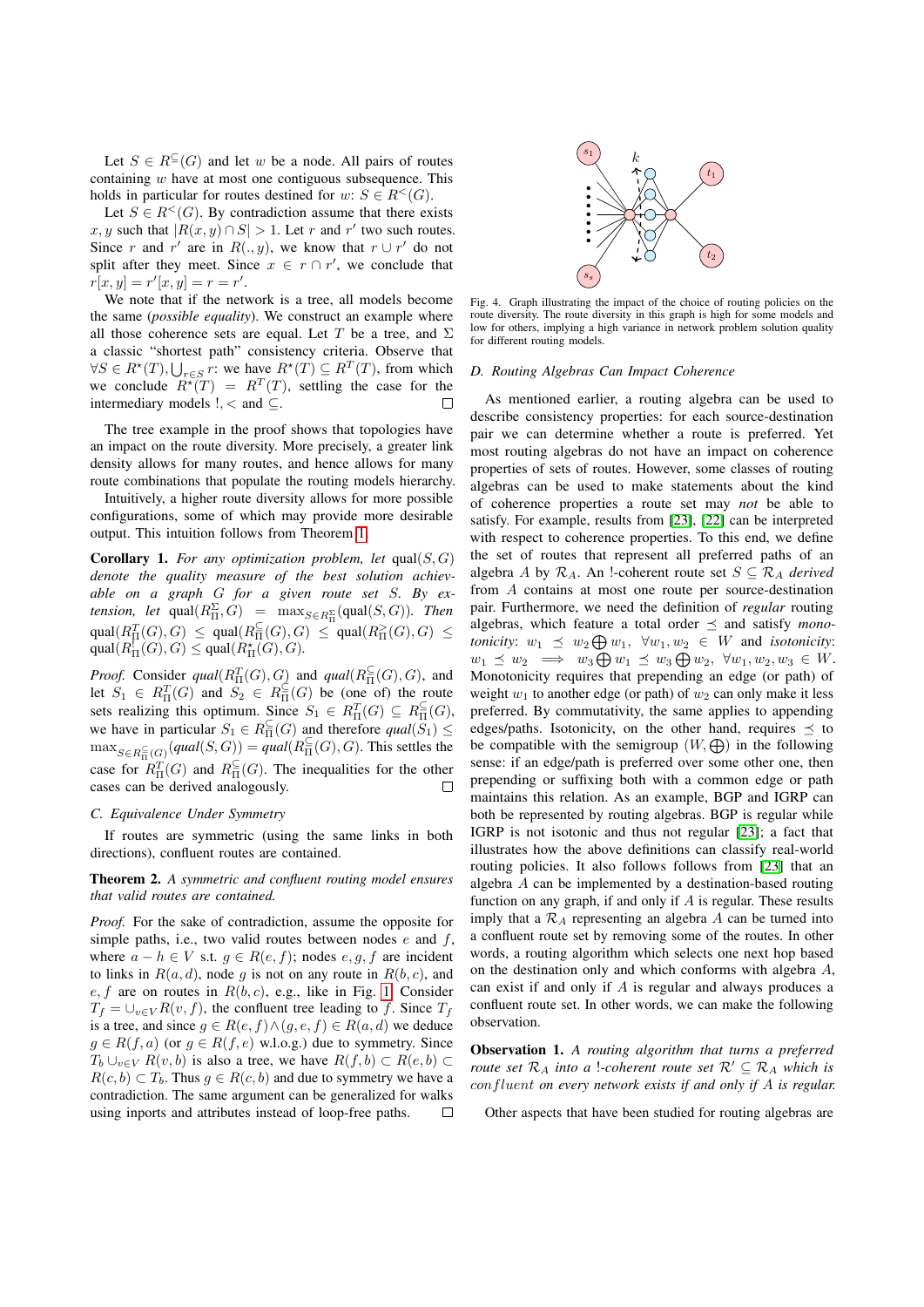their scalability and memory requirements  $[23]$ ,  $[22]$ . Route sets that do not represent a regular algebra are incompressible in the sense that their policy does not scale well, as the memory needed to store the local routing process of some node increases with the number of nodes in at least one network topology.

Observation 2. *Given a non-regular routing algebra A, there are networks where no* !*-coherent route set derived from R<sup>A</sup> for all source-destination pairs can be confluent.*

On the other end of the spectrum, Retvari et al. [22] prove that if and only if a route set represents a monotonic and *selective* algebra, i.e.,  $w_1 \bigoplus w_2 \in \{w_1, w_2\}$  for each  $w_1, w_2 \in$ *W*, this route set adheres to tree coherence and is thus highly compressible.

Observation 3. *A route set R<sup>A</sup> representing a monotonic and selective algebra A is T-coherent.*

#### *E. Summary*

To summarize our observations, coherence and consistency can have a large impact on the number of possible route sets on a given graph. As many networking problems involve exploring the space of possible route sets to find an optimal one, the impact of the routing model on the structure of this "potential solutions space" is twofold. First, by restricting the size of the solution space, constraining routing models can forbid the most optimal solutions (see Corollary  $\boxed{1}$ ). Second, by changing the nature of the solution space (e.g., its size), coherence also impacts the time complexity of algorithms, as well as the cost or performance of the solution. The next section provides examples that instantiate these differences on specific algorithmic problems.

# IV. IMPLICATIONS FOR FUNDAMENTAL CASE STUDIES

So far we have shown how the model can affect the diversity and complexity of routing. Depending on the specific application, the diversity in turn affects the runtime and quality/cost of the solutions of the corresponding optimization problems. In this section, we describe two case studies demonstrating these impacts of the routing model.

*Network Monitoring.* When deploying a set of monitoring equipment on a subset of all nodes to observe the status of links, one possible optimization objective might be to use the minimum number of equipment (i.e., minimize deployment *cost*). Finding the right nodes for a deployment is NP-hard in many settings, while for some assumptions efficient exact or approximation algorithms exist  $[5]$ ,  $[21]$  for two versions of the problem with one or two types of monitoring equipment.

Note, that this monitoring problem cannot be addressed with tree routing, as not all links of a non-tree graph are used in this case and hence not all links can be monitored. Other routing models can be applied, with varying complexity and cost, provided each link is used in at least one route. In this context, the solution quality refers to the amount of equipment to be deployed: the lower the better.

*Traffic Engineering.* Consider a graph with capacitated links, i.e., each link has a maximum amount of traffic it can carry. We

define congestion to be the ratio between the number of flows using an edge and its capacity. Given a set of requests (flows from  $v_i$  to  $v_j$ , for  $v_i, v_j \in V$ ), the traffic engineering problem comes in different flavors: assigning routes to each flow, such that either (1) the maxmimum congestion is minimized or that (2) the routes are as short as possible and do not violate the capacity constraints. Both are multicommodity flow problems [10]. The routing model to be used restricts solutions, i.e., the model is expressed as additional constraints in the multicommodity flow problem formulation. In this context, the notion of quality refers to the maximum congestion on a link resp. the length of a capacity-respecting path: lower is better.

#### *A. Runtime*

We first discuss the influence on runtime.

Consistency Influences Runtime. One simple example showing that consistency influences complexity regards the traffic engineering of a *single* flow: in a directed network, it is easy and fast to compute a shortest capacity-respecting flow between a given source *s* and a destination *t*, e.g., by using Dijkstra's algorithm. However, computing a shortest capacity-respecting route from *s* to *t* that fulfills the policy that traffic must go through a single and given waypoint  $w$ , is NP-hard  $[1]$ .

Coherence Influences Runtime. The general unsplittable version of the load minimization problem (i.e., ! model) is NP-complete while optimal routes for arbitrarily splittable flows ( $*$  model) can be found in polynomial time  $[10]$ . For a variant of the traffic engineering problem, where instead of the concrete traffic matrix upper bounds on the weight of flows from and to nodes are given, a polynomial time algorithm computes an optimal tree routing scheme coinciding with the best possible loop-free confluent routing [12], [14].

We can show similar results when considering the monitoring problem for a graph where the routes are given. We rely on the consistency assumption that the routes use symmetric shortest paths below, regardless of the coherence model applied. It turns out that finding a monitoring deployment is NP-hard for the *any*, *confluent* and *contained* routing model on general graphs (an asymmetric version of this problem with two different types of equipment has been studied in  $[21]$ , the proofs therein can also be adapted to the symmetric case). For some restricted graph classes, differences in the complexity can be observed. In particular, a polynomial time algorithm can find an optimal assignment for cactus graphs for many routing policies, e.g., for confluent and contained routing (coinciding in this scenario, due to the symmetry), while it is NP-hard even in these graphs under the ! routing model.

Observe that in this case study, the routes are assumed to be given (or chosen by the adversary). In other words, solving the problem only consists in finding a deployment and not in finding a good set of routes as well. The combined routing and monitoring problem is still NP-hard on general graphs, using the same reduction as described above.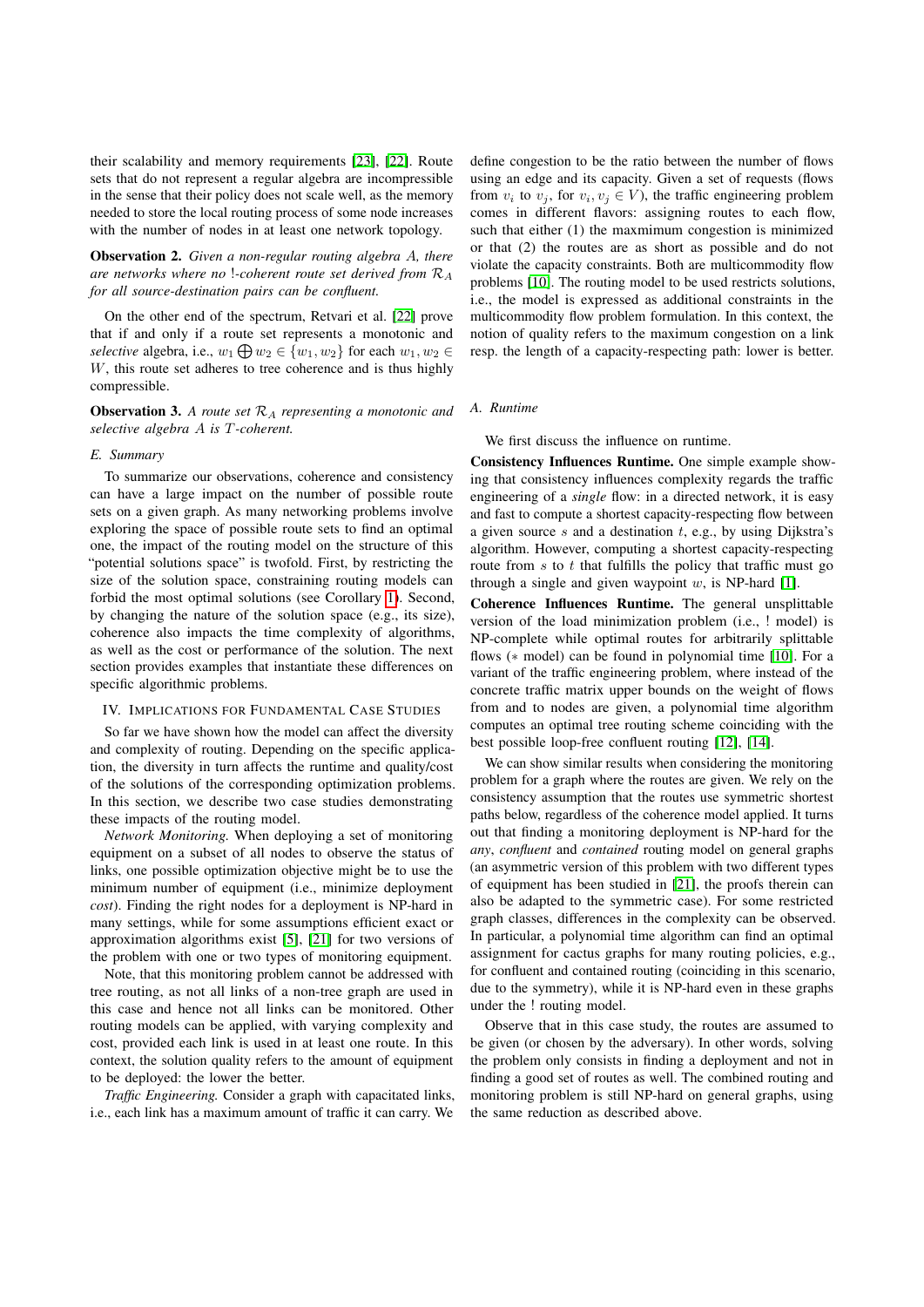# *B. Quality*

Next we study the quality of the optimizations.

Consistency Influences Quality. To study how consistency influences the admissible solution quality, we compare load minimization for different routing models. There exist examples where the minimum congestion achievable with shortest path routing for a given set of commodities exceeds the congestion achievable with other routing models by large factors.

For loop-free routing, Bley  $[4]$  shows that the load obtained with shortest path routing can be up to  $\Omega(|V|^2)$  times larger than the minimum congestion achievable without this restriction. Furthermore, it is also a factor of  $\Omega(|V|)$  larger than the congestion of an optimal confluent routing.

Coherence Influences Quality. For the network monitoring example, we can observe on very simple graphs that the solution quality for different coherence models varies significantly, e.g., for the graph in Figure  $\sqrt{4}$  due to the route diversity. For the model !, we can monitor at most *x*<sup>2</sup> different routes with shortest path monitoring pairs composed out of *x* nodes with monitoring equipment. If we can select the routes (i.e., when they are not chosen in an adversarial manner), we thus need at  $\frac{\text{Im}\left[\sqrt{k}/2\right]}{k}$  monitoring equipment for this scenario, deploying half of them on the source nodes on the left and the other half on the destination nodes on the right. For the routing models > and ⊆ the minimum number of equipment we need is linear in *k*, even when selecting routes is possible.

For traffic engineering, Lorenz et al. [20] show that finding a loop-free minimum congestion confluent *>* route set is NPhard. They also show that the minimum congestion may be factor  $\Omega(|V|)$  higher for confluent routing than for the any ! routing model. Furthermore it is easy to see that a traffic engineering solution that is restricted to a tree can lead to a solution that is a factor of  $\Omega(n)$  worse than a confluent and contained solution, e.g. in a clique with uniform capacities and uniform all-to-all traffic demands.

## V. EXAMPLE: OSPF

Most Internet routing protocols like OSPF and IS-IS conform to the shortest path consistency model, where each link is assigned a weight to represent its cost or length. Furthermore, unsplittable OSPF is confluent and depending on the link weight assignment and/or the selection of one of multiple shortest paths to a destination, OSPF also adheres to the contained routing model. Weights for a contained scheme can be determined efficiently if they exist.

# Theorem 3. *(i) Given a loop-free contained scheme, we can find OSPF weights in O(poly(n)) if they exist. (ii) There are loop-free contained schemes for which no OSPF weights exist.*

*Proof.* (i) Assigning weights to links in a set of routes such that unsplittable OSPF routing can be applied with unique shortest paths is known as the *inverse unique shortest paths problem*. Using linear programming techniques this problem can be solved in polynomial time  $[3]$ . With this approach, the ratio between the smallest and highest weight is bounded by the minimum of the number of nodes divided



Fig. 5. Number of complete route sets adhering to *shortest paths confluent* and *any* routing models as a function of the topology size, for Fat Trees, BCubes and 3-regular random networks. The ordinate scale is square rooted.

by two and the number of routes in the routing scheme. Any walk including a cycle obviously cannot be described using weights as it is not a shortest path. (ii) Consider the set  $S = \{(5,6), (2,3,5), (1,4,5), (4,2,6), (3,1,6)\}$ . Since no two paths share two nodes, *S* constitutes a contained set. However it does not satisfy cyclic compatibility and can hence not be implemented with OSPF [3].  $\Box$ 

#### VI. EMPIRICAL MODEL DIVERSITY ANALYSIS

In this section, we take a closer a look at the routing model diversity available in various contemporary network topologies. More precisely, we here focus on shortest path consistent routing, and evaluate the number of *complete* route sets that are !-coherent and *>*-coherent and contain a route for each node pair, denoted by  $\kappa^!$  and  $\kappa^>$ .

As we have seen in the previous section, the choice of a coherence model modifies the solution space of related applications, which in turn impacts both runtime and quality of the obtained solutions. We here empirically compare the size of those solution spaces, namely  $\kappa^2$  and  $\kappa^2$ .

To conduct this numerical evaluation, we focus on 3 types of topologies. First, (LAN) datacenter topologies: we generate all Bcubes and Fat trees of size  $n \leq 256 \sqrt{1}$  Second, (WAN) *zoo* topologies<sup>2</sup> we consider all zoo topologies of size  $n \le 256$ . Finally, *d*-regular random graphs are used to provide a synthetic baseline, with  $d = 3$  (average degree of zoo topologies).

Figure  $\overline{5}$  plots independently the diversity of both confluent and any for datacenter and zoo topologies. A first observation is the tremendous growth of both values. E.g., for  $Fat(4)$ topologies ( $n = 99$  nodes), the number of confluent route sets is in the order of  $10^{1408}$  and the number of any route sets in the order of  $10^{6740}$ . This observation holds for all topologies. The straight lines on the square-rooted scale suggest that the number of complete shortest path models is  $\approx 10^{n^2}$ .

A second observation concerns the fraction of (any) route sets that are confluent, formally the ratio  $\kappa^!/\kappa^>$ . For instance, on  $Fat(4)$ , this ratio is  $10^{5332}$  which means that by sampling uniformly any-models, the probability of finding a confluent one is extremely low. This observation is confirmed also for the zoo datasets in Figure  $\overline{6}$ , which directly plots this ratio. This gap illustrates the considerable scale difference between

<sup>&</sup>lt;sup>1</sup>We use FNSS for topology generation [?].

<sup>2</sup>The Internet Topology Zoo http://www.topology-zoo.org/dataset.html.